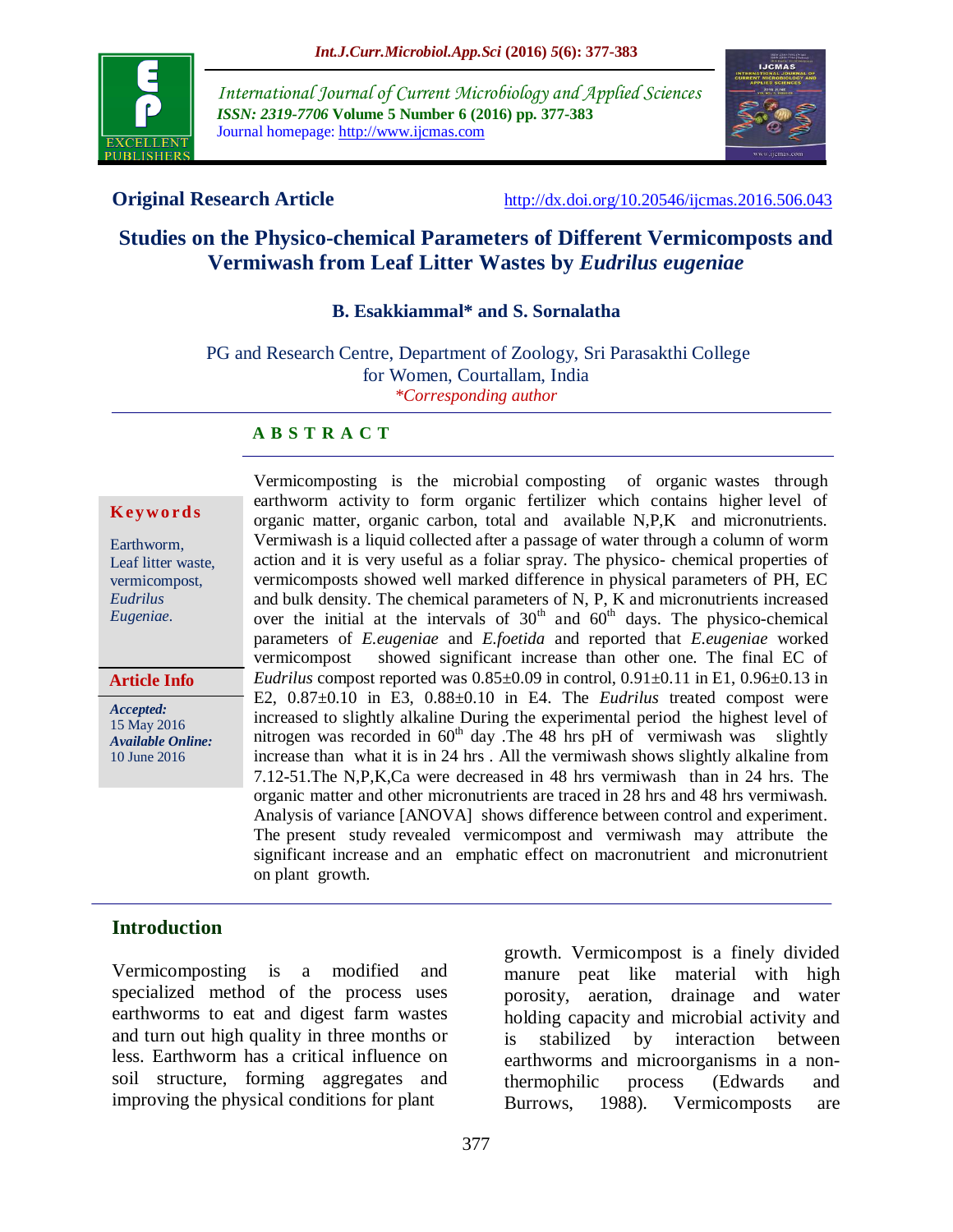products of organic matter degradation through interactions between earthworms and microorganisms (Rincon *et al.,* 2005). Use of vermicompost for horticulture in large scale can solve the problem for disposal of organic wastes and also resolves the deficiency of organic matter in such soils (Alma *et al.,* 2007a). Plant nutrients play a significant role in cell division and differentiation, growth, photosynthetic rate, water-use efficiency, leaf expansion, axillary bud growth, shoot canopy, photosynthetic surface area, carbohydrate utilization and protein synthesis (Atiyeh *et al.,* 2002). Vermiwash is a liquid that is collected after the passage of water through a column of worm action and is very useful as a foliar spray. It is a collection of excretory products and mucus secretion of earthworms along with micronutrients from the soil organic molecules (Ismail, 1997 and Ansari and Sukhraj, 2010). To analyze and compare the physico-chemical parameters of vermicompost and vermiwash from different organic wastes by using exotic earthworms *Eudrilus eugeniae.*

### **Materials and Methods**

In this study four types of compost were collected from different leaf litter wastes. The cow dung and leaf litter wastes are used in the ratio 2:1. 0ne serve as control in this 4kg of cow dung was used. The wastes are *Mangifera indica* (E1), *Syzygium cumin* (E2), *Vigna radiata* (E3), *Vigna mungo* (E4). The matured Earthworms, *E. eugeniae* (Kinberg) were collected from the stock culture and introduce in the wastes. The physical parameter such as PH was determined by the method of ISI Bulletin (1982). The electrical conductivity manure was determined by the method of Jackson (1973) using the instrument conductivity bridge (type cm-82t). The bulk density was also determined by the method of Tandon (1993). The organic matter or organic

carbon percentage was carried out as per the procedure of ISI Bulletin (1982). The chemical parameters such as the total nitrogen content of the manure were estimated by the Kjeldahl method as per the method suggested by Tandon (1993). Total phosphorus content of the manure was estimated as per Tandon (1993) by colorimetric method. Total potassium content of the manure sample was determined as per Tandon (1993) by flame photometric. The manganese concentration was estimated using spectro photometer model (cl-27) as per the procedure described by Chopra and Kanwar (1991).

## **Results and Discussion**

In the present study the comparison of results of vermicomposts showed well marked difference in physical parameters of pH, EC and bulk density. The nutrition composition revealed that considerable reduction of the organic carbon and increased amount of N, P, K and micronutrients over the initial at the intervals of  $30<sup>th</sup>$  and  $60<sup>th</sup>$  days. the  $P<sup>H</sup>$  of the  $60<sup>the</sup>$  day vermicompost prepared from organic wastes mixed with cow dung and control was 7.41+0.41 ,7.23+0.36 (E1 ), 7.13+0.33 (E2), 7.36+0.40(E3) and 7.14+0.31 (E4).

The PH of the  $60<sup>th</sup>$  day vermicompost was increased slightly alkaline when compared to the initial stage. The micronutrients such as calcium, manganese, sulphur, iron, zinc were increased when compared to the control. The bulk density and total organic carbon were decreased during the experimental period. In vermiwash, the EC of the 24 hrs were 3.20+0.10 in control,  $2.34+0.88$  (E1),  $2.4+0.10$  (E2),  $2.6+0.09(E_3)$ and 5.3+0.25 (E4) in *E.eugeniae* treated vermiwash. The 48 hrs vermiwash was slightly increased than what it is in 24 hrs vermiwash.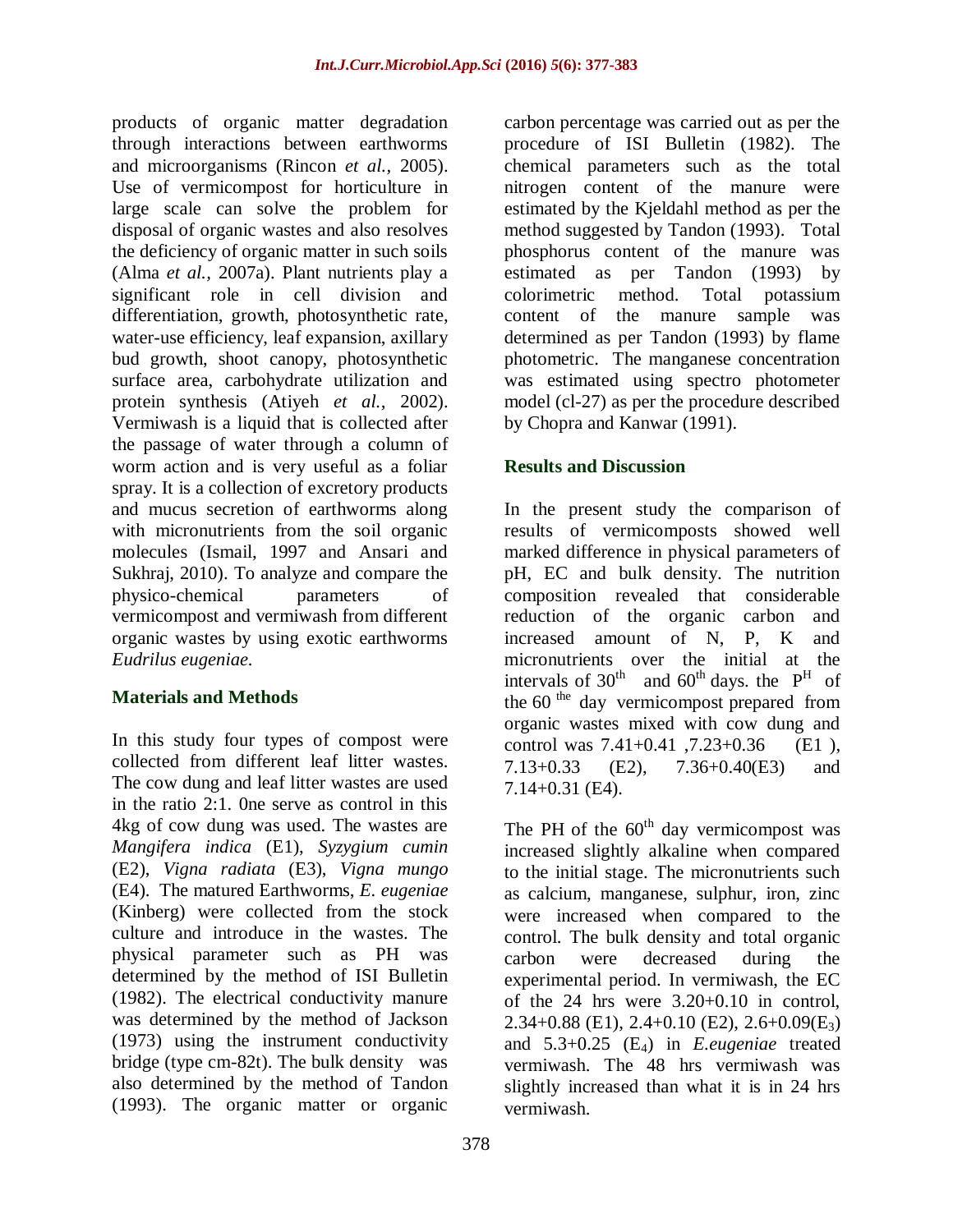| <b>Parameters</b>                              | <b>Control</b>    | E1                | E2               | E <sub>3</sub>   | E <sub>4</sub>   |
|------------------------------------------------|-------------------|-------------------|------------------|------------------|------------------|
| pH                                             | $6.10 \pm 0.15$   | $6.01 \pm 0.16$   | $6.52 \pm 0.17$  | $6.66 \pm 0.20$  | $6.71 \pm 0.21$  |
| <b>Electrical</b><br>Conductivity $(dsm^{-1})$ | $0.57 \pm 0.006$  | $0.61 \pm 0.009$  | $0.79 \pm 0.07$  | $0.67 \pm 0.03$  | $0.64 \pm 0.02$  |
| <b>Bulk density</b><br>(gms/c.c)               | $0.557 \pm 0.010$ | $0.507 \pm 0.025$ | $0.533 \pm 0.02$ | $0.652 \pm 0.02$ | $0.674 \pm 0.03$ |
| <b>Total soluble</b><br>solids%                | $0.67 \pm 0.009$  | $0.87 \pm 0.066$  | $0.84 \pm 0.06$  | $0.92 \pm 0.63$  | $1.01 \pm 0.11$  |
| <b>Total Organic</b><br>Carbon%                | $43.33 \pm 0.54$  | 38.89±0.91        | $40.44 \pm 0.41$ | $38.28 \pm 0.38$ | $36.42 \pm 0.23$ |
| <b>Total Nitrogen%</b>                         | $1.09 \pm 0.021$  | $1.53 \pm 0.30$   | $1.94 \pm 0.16$  | $2.03 \pm 0.07$  | $2.15 \pm 0.37$  |
| <b>Total</b><br>Phosphorus%                    | $0.50 \pm 0.007$  | $0.61 \pm 0.05$   | $0.66 \pm 0.18$  | $0.74 \pm 0.13$  | $0.76 \pm 0.08$  |
| <b>Total Potassium%</b>                        | $0.45 \pm 0.018$  | $0.65 \pm 0.07$   | $0.60 \pm 0.17$  | $0.8 + 0.28$     | $0.82 \pm 0.14$  |
| <b>Total Calcium%</b>                          | $0.75 \pm 0.009$  | $1.07 \pm 0.21$   | $1.38 \pm 0.43$  | $1.57 \pm 0.10$  | $1.73 \pm 0.33$  |
| <b>Total Magnesium%</b>                        | $0.39 \pm 0.020$  | $0.46 \pm 0.08$   | $0.58 \pm 0.18$  | $0.64 \pm 0.01$  | $0.78 \pm 0.15$  |
| Total sulphur%                                 | $0.13 \pm 0.009$  | $0.16 \pm 0.01$   | $0.15 \pm 0.01$  | $0.12{\pm}0.34$  | $0.10{\pm}0.01$  |
| Zinc (ppm)                                     | $1113 \pm 0.88$   | $1421 \pm 0.17$   | $1615 \pm 0.34$  | $1012 \pm 0.19$  | $913 \pm 0.66$   |
| Iron(ppm)                                      | 583±0.202         | $645 \pm 0.42$    | $712 \pm 0.19$   | $640 \pm 0.88$   | $844 \pm 0.86$   |
|                                                | 156±0.57          | $162 \pm 0.25$    | $145 \pm 0.88$   | $150 \pm 0.12$   | $171 \pm 0.62$   |
| <b>Manganese</b> (ppm)                         |                   |                   |                  |                  |                  |
| Copper(ppm)                                    | $172 \pm 0.30$    | $176 \pm 0.55$    | $187 \pm 0.21$   | $135 \pm 0.07$   | $162 \pm 0.29$   |
| <b>C:N</b> ratio                               | 39.75±0.11        | $25.42 \pm 0.60$  | $20.85 \pm 0.67$ | $18.86 \pm 0.74$ | $16.94 \pm 0.74$ |
| <b>C:P</b> ratio                               | $86.66 \pm 0.29$  | $63.75 \pm 0.67$  | $61.27 \pm 0.12$ | $51.73 \pm 0.13$ | $47.92 \pm 0.13$ |

# **Table.1** Physico-Chemical parameters of three different composting systems on initial stage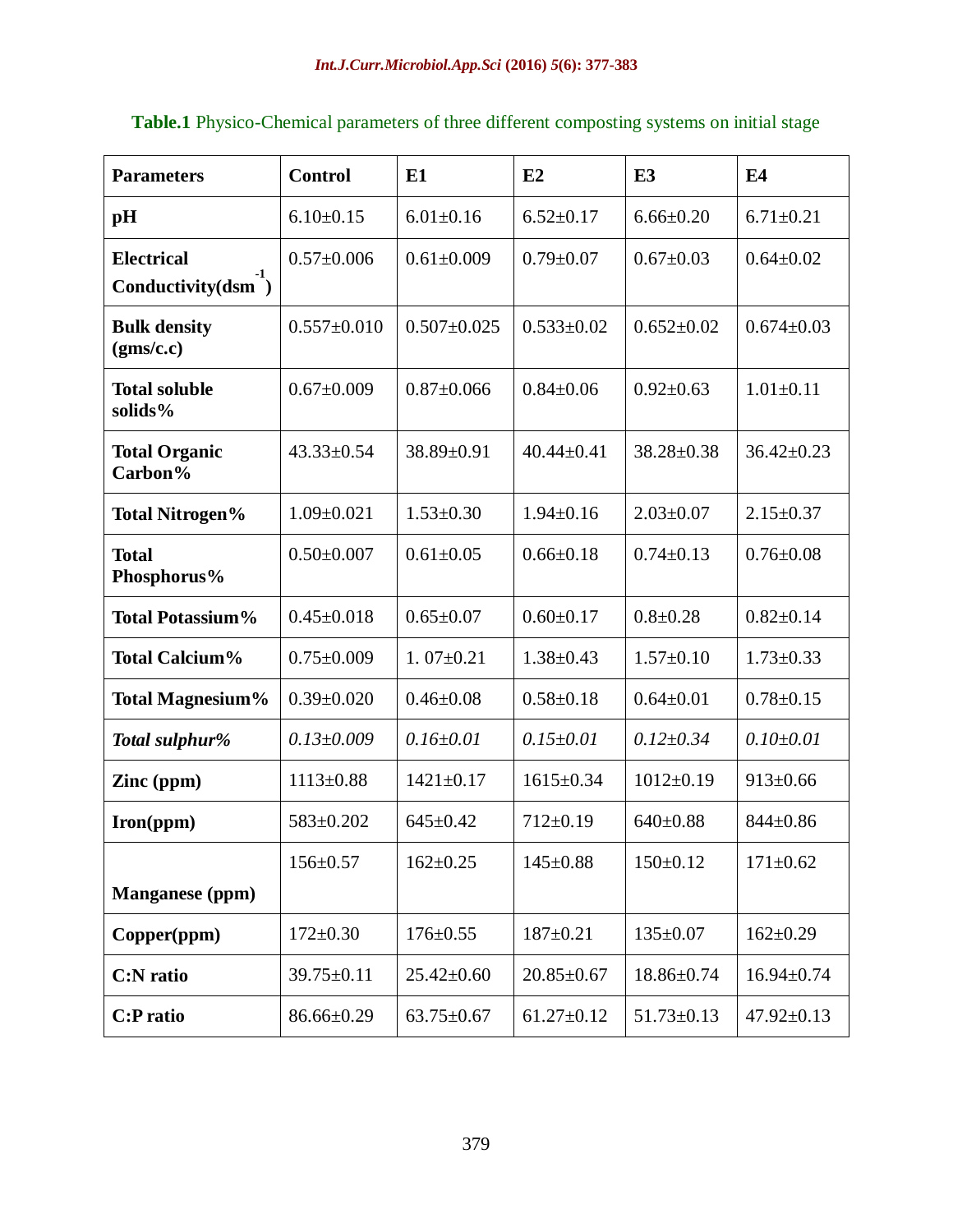| <b>Parameters</b>                           | <b>Control</b>   | E1               | E2               | E <sub>3</sub>   | E4               |
|---------------------------------------------|------------------|------------------|------------------|------------------|------------------|
| pH                                          | $7.41 \pm 0.41$  | $7.23 \pm 0.36$  | $7.13 \pm 0.33$  | $7.36 \pm 0.40$  | $7.14 \pm 0.31$  |
| <b>Electrical</b><br>Conductivity $(dsm-1)$ | $0.85 \pm 0.09$  | $0.91 \pm 0.11$  | $0.96 \pm 0.13$  | $0.87 \pm 0.10$  | $0.88 \pm 0.10$  |
| <b>Bulk density</b><br>(gms/c.c)            | $0.14 \pm 0.15$  | $0.13 \pm 0.15$  | $0.15 \pm 0.14$  | $0.21 \pm 0.12$  | $0.24 \pm 0.11$  |
| <b>Total soluble</b><br>solids%             | $2.72 \pm 0.68$  | $2.40 \pm 0.58$  | $2.44 \pm 0.59$  | $2.08 \pm 0.47$  | $2.68 \pm 0.67$  |
| <b>Total Organic</b><br>Carbon%             | $30.21 \pm 0.99$ | $28.22 \pm 0.97$ | $29.45 \pm 0.77$ | $26.47 \pm 0.45$ | $20.33 \pm 0.24$ |
| <b>Total Nitrogen%</b>                      | $3.12 \pm 0.69$  | $3.57 \pm 0.84$  | $3.88 \pm 0.95$  | $4.0 \pm 0.90$   | $3.90 \pm 0.95$  |
| Total Phosphorus%                           | $1.65 \pm 0.38$  | $1.72 \pm 0.40$  | $1.86 \pm 0.45$  | $1.87 \pm 0.45$  | $1.94 \pm 0.47$  |
| <b>Total Potassium%</b>                     | $1.26 \pm 0.29$  | $1.31 \pm 0.30$  | $1.30 \pm 0.30$  | $1.42 \pm 0.33$  | $1.74 \pm 0.45$  |
| <b>Total Calcium%</b>                       | $2.02 \pm 0.43$  | $2.62 \pm 0.63$  | $2.78 \pm 0.68$  | $3.85 \pm 0.01$  | $3.92 \pm 0.03$  |
| <b>Total Magnesium%</b>                     | $1.24 \pm 0.30$  | $1.33 \pm 0.33$  | $1.79 \pm 0.49$  | $2.10\pm0.06$    | $2.32 \pm 0.66$  |
| Total sulphur%                              | $0.32 \pm 0.07$  | $0.34 \pm 0.8$   | $0.36 \pm 0.08$  | $0.22 \pm 0.04$  | $0.26 \pm 0.05$  |
| Zinc (ppm)                                  | $1544 \pm 0.14$  | $1762 \pm 0.22$  | $1954 \pm 0.28$  | $2014 \pm 0.30$  | $2010 \pm 0.30$  |
| Iron(ppm)                                   | $648 \pm 0.21$   | $987 \pm 0.13$   | $1021 \pm 0.15$  | $1042 \pm 0.12$  | $1021 \pm 0.16$  |
| Manganese (ppm)                             | $213 \pm 0.20$   | $221 \pm 0.23$   | $230 \pm 0.25$   | $192 \pm 0.13$   | $202 \pm 0.16$   |
| Copper(ppm)                                 | $210 \pm 0.97$   | $217 \pm 0.10$   | $231 \pm 0.20$   | $247 \pm 0.25$   | $233 \pm 0.20$   |
| C:N ratio                                   | $9.68 \pm 21$    | $7.90 \pm 0.23$  | $7.59 \pm 0.24$  | $6.62 \pm 0.11$  | $5.21 \pm 0.57$  |
| C:P ratio                                   | $18.31 \pm 0.13$ | $16.41 \pm 0.56$ | $15.83 \pm 0.32$ | $14.16 \pm 0.22$ | $10.48 \pm 0.25$ |

|  | Table.2 Physico-Chemical parameters of three different composting systems on 60th day |  |  |
|--|---------------------------------------------------------------------------------------|--|--|
|--|---------------------------------------------------------------------------------------|--|--|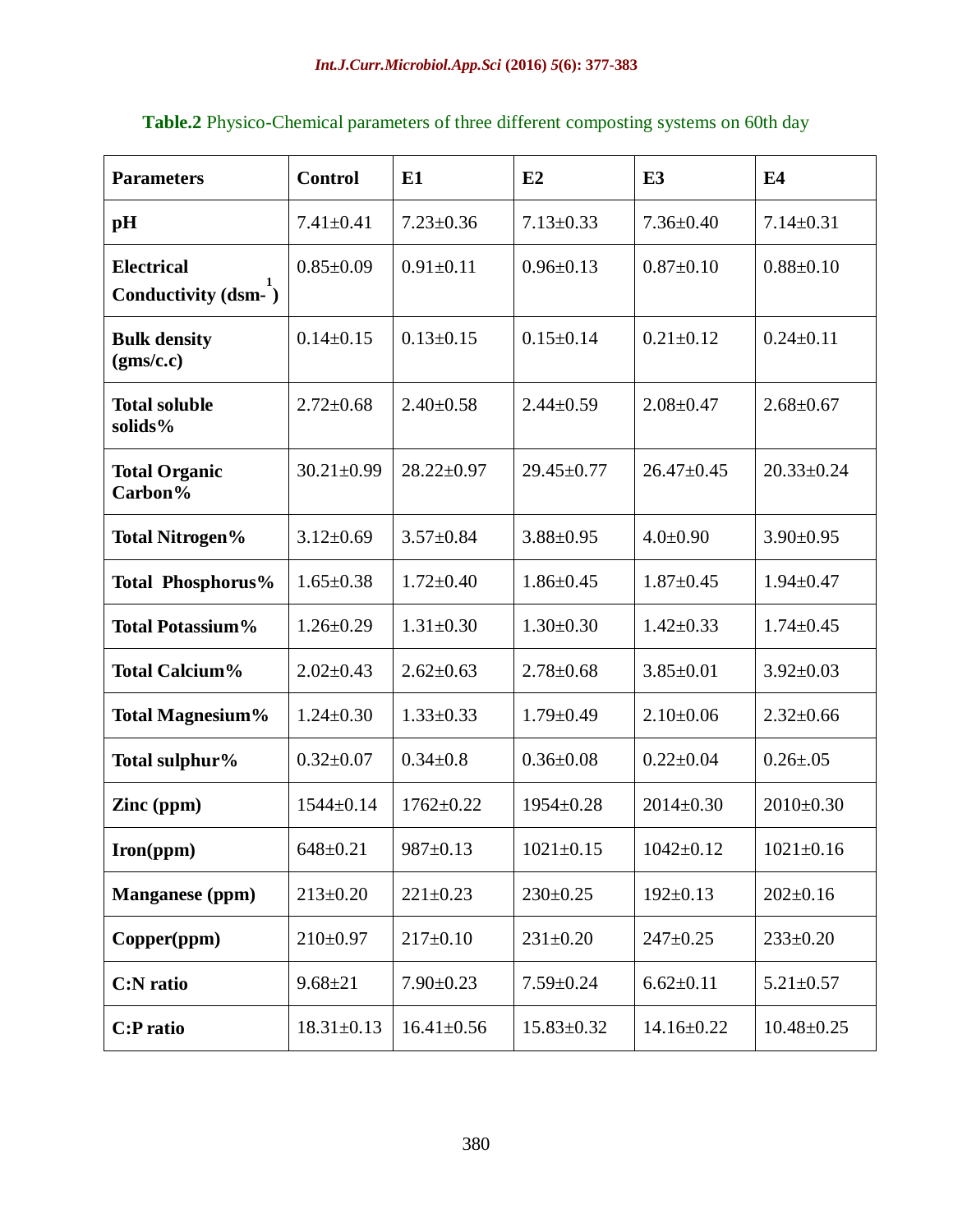|  |  |  |  |  | <b>Table.3</b> Analysis of Physico - Chemical Parameters of Vermiwash Obtained from Two Different Hours |
|--|--|--|--|--|---------------------------------------------------------------------------------------------------------|
|--|--|--|--|--|---------------------------------------------------------------------------------------------------------|

|                                                         | 24-HOURS        |                 |                 |                 | <b>48-HOURS</b> |                 |                 |                |                 |                 |
|---------------------------------------------------------|-----------------|-----------------|-----------------|-----------------|-----------------|-----------------|-----------------|----------------|-----------------|-----------------|
| <b>PARAMETERS</b>                                       | <b>Control</b>  | E1              | E2              | E <sub>3</sub>  | E4              | <b>Control</b>  | E1              | E2             | E <sub>3</sub>  | E4              |
| $P^{\overline{H}}$                                      | $7.12 \pm 0.52$ | $7.42 \pm 0.30$ | $7.14 \pm 0.22$ | $7.40 \pm 0.10$ | $7.28 \pm 0.5$  | $7.32 \pm 0.25$ | $7.51 \pm 0.38$ | $7.12 \pm 22$  | $7.38 \pm 0.55$ | $7.41 \pm 0.82$ |
| Electrical<br>Conductivity<br>$\left($ <sup>dsm-1</sup> | $3.20 \pm 0.10$ | $2.34 \pm 0.88$ | $2.4 \pm 0.10$  | $6.2 \pm 1.0$   | $5.3 \pm 0.25$  | $3.40 \pm 0.52$ | $3 \pm 0.07$    | $1.3 \pm 0.23$ | $3.2 \pm 0.32$  | $2.6 \pm 0.22$  |
| Nitrogen (ppm)                                          | $77+0.02$       | $85 \pm 0.98$   | $119 \pm 0.09$  | $102 \pm 0.14$  | $102 \pm 0.55$  | $88 + 0.07$     | $20 \pm 0.42$   | $119 \pm 0.93$ | $153 \pm 0.14$  | $85 \pm 0.18$   |
| Phosphoru<br>(ppm)                                      | $89 \pm 0.25$   | $97 \pm 0.08$   | $103 \pm 0.5$   | $68 \pm 0.08$   | $57 \pm 0.58$   | $62 \pm 0.03$   | $80 \pm 0.93$   | $57 \pm 0.82$  | $74 \pm 0.71$   | $57+0.42$       |
| Potassium(ppm)                                          | 550±0.76        | $675 \pm 0.21$  | $562 \pm 0.5$   | $105 \pm 00.13$ | 735±0.25        | $320 \pm 0.10$  | $310 \pm 0.51$  | $121 \pm 0.50$ | $405 \pm 0.90$  | $228 \pm 0.83$  |
| Zinc(ppm)                                               | $100 \pm 0.87$  | $120 \pm 0.02$  | $110\pm0.09$    | $150 \pm 0.90$  | $140 \pm 0.30$  | 78±0.03         | $200 \pm 0.07$  | $510\pm0.01$   | $140 \pm 0.13$  | $140 \pm 0.91$  |
| Calcium(ppm)                                            | $100 \pm 0.43$  | $214 \pm 0.03$  | $97 \pm 0.04$   | 449±0.71        | $278 \pm 0.93$  | $82 \pm 0.02$   | $86 \pm 0.03$   | $107 \pm 0.02$ | $128 \pm 0.08$  | $86 \pm 0.10$   |
| Magnesium(pp<br>m)                                      | $143 \pm 0.33$  | $273 \pm 0.04$  | $183 \pm 0.03$  | $126 \pm 0.23$  | $130 \pm 0.50$  | $58 \pm 0.25$   | $117\pm0.10$    | $65 \pm 0.72$  | $65 \pm 0.14$   | $104 \pm 0.05$  |
| Organic<br>matter                                       | Trace           | Trace           | Trace           | Trace           | Trace           | Trace           | Trace           | Trace          | Trace           | Trace           |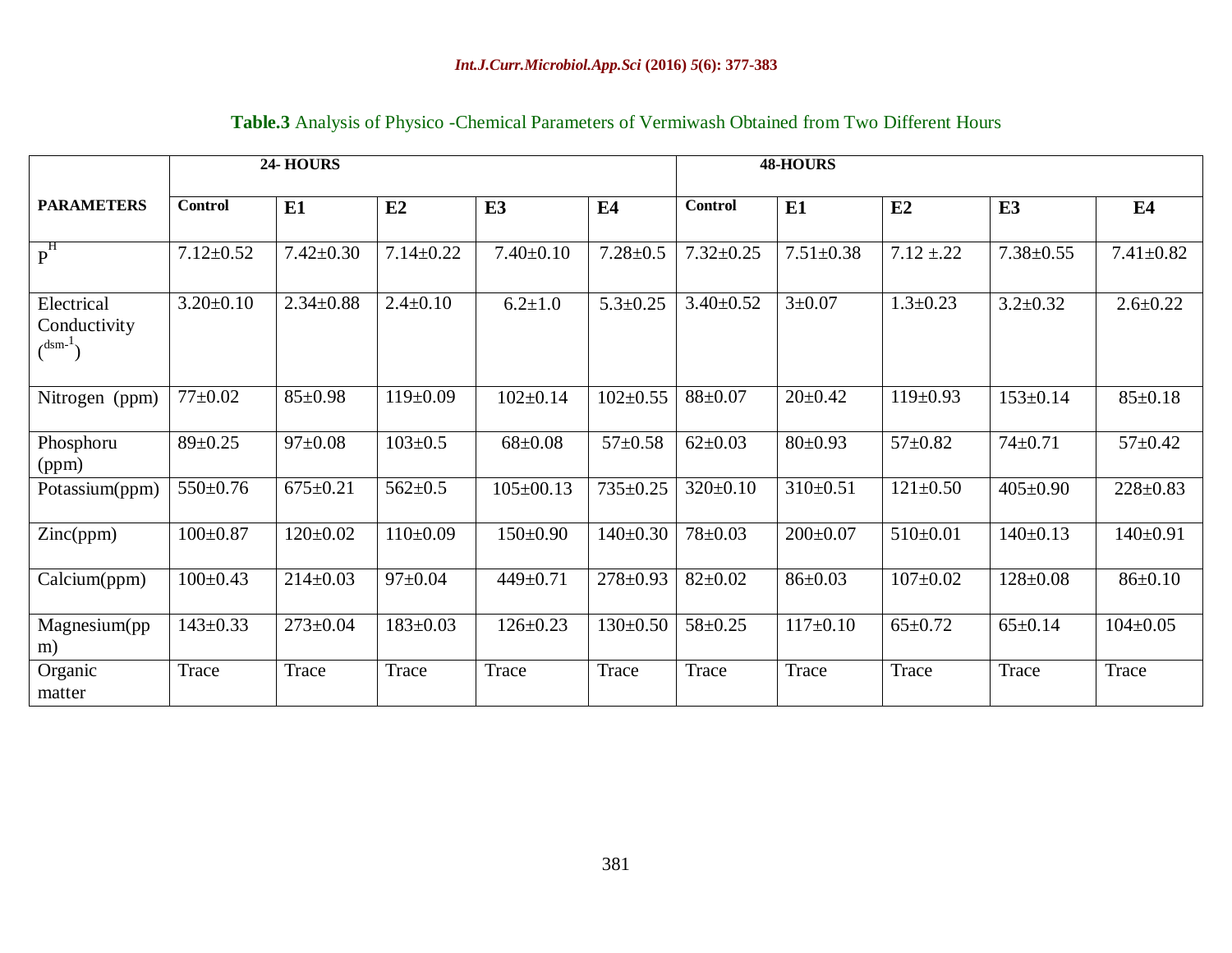Biological conditioning of wastes through vermicomposting might be a boon to developing countries in the utilization of organic wastes for use in organic pollution abatement by rapid reduction in wastes bulk density and elimination of fowl odours (Abbasi, 1998). Of the total nitrogen excreted by worms, about another half is secreted as mucoproteins by gland cells found in the epidermis, and half in the form of ammonia, urea and possibly uric acid as allantoin in a fluid excreted form the nephridiopores (Edwards and Lofty, 1977). (Manimegala *et al.*, 2008; and Manivannan *et al.*, 2012) which had reported increase P content in the vermicompost than the original un ingested feed material. The micro macro nutrients were available in significant quantity (Esakkiammal, 2015). When organic wastes passes through the gut of worm some quantity of organic minerals are converted into more available forms through the action of enzymes produced by gut associated micro flora. The increase of calcium in the vermicomposts might be due to the excretion of calcium from the calciferous glands. The vermiwash and vermicompost were found to improve the trace element content of the soil. However the combination of these was found to be more effective in improving soil micronutrients content. These vermiwash and vermicompost contribute macronutrients and micronutrients in amount that is required by plants. Vermiwash has great growth promoting as well as pest killing properties (Buckerfield *et al.*, 1999).

### **References**

- Abbasi, S.A. 1998.Weeds of despair, and hope. In: wetlands of India. New Delhi: Publishing House, 12-21.
- Alam, M.N., Jahan, M.S., Ali, M.K., Islam, M.S., S.M. Khandaker. 2007. Effect of vermicompost and

NPKS Fertilizers on growth, yield and yield components of red amaranth. *Aust. J. Basic Appl. Sci.,*  1: 706-716.

- Ansari, A.A., Kumar Sukhraj. 2010. Effect of vermiwash and vermicompost on soil parameters and productivity of okra (*Abelmoschus esculentus*) in Guyana. *Afr. J. Agric. Res.,* 5(14): pp.1794-1798.
- Arancon, N.Q., Edwards, C.A., Atiyeh, R.M., Metzger, J.D. 2004. Effects of vermicomposts produced from food waste on greenhouse peppers. *Biores. Technol.,* 93: 139-144.
- Atiyeh, R.M., Arancon, N., Edwards, C.A., J.D. Metzger. 2002. The influence of earthworm –processed pig manure on the growth and productivity of marigolds. *Biores. Technol.,* 81: 103- 108.
- Buckerfield, J.C., Flavel, T., Lee, K.E., K.A.Webster. 1999. Vermicompost in solid and liquid orm as plant – growth promoter. *Pedobiolgia,* 43: 753-759.
- Chopra, S.L., J.S. Kanwar. 1991. Analytical Agricultural Chemistry, 4th Edition, Kalyani Publishers, New Delhi.
- Edwards, C.A., I. Burrows. 1988. The potential of earthworm composts as plant growth media. In: Edwards, C.A and Neuhauser, (Eds.), Earthworm in Environmental and waste Management. SPB Academic publishers, The Netherlands: 211- 220.
- Edwards, C.A., J.R. Lofty. 1977. Biology of Earthworms  $(2^{nd}$  edn), Chapman & Hall, London.333pp.
- Esakkiammal, B. Physico- chemical parameters of different vermicomposts and vermiwash from selected leaf litter wastes. *Venture Int. J. Biol. Sci.,* Vol: 1(2): 107- 111.